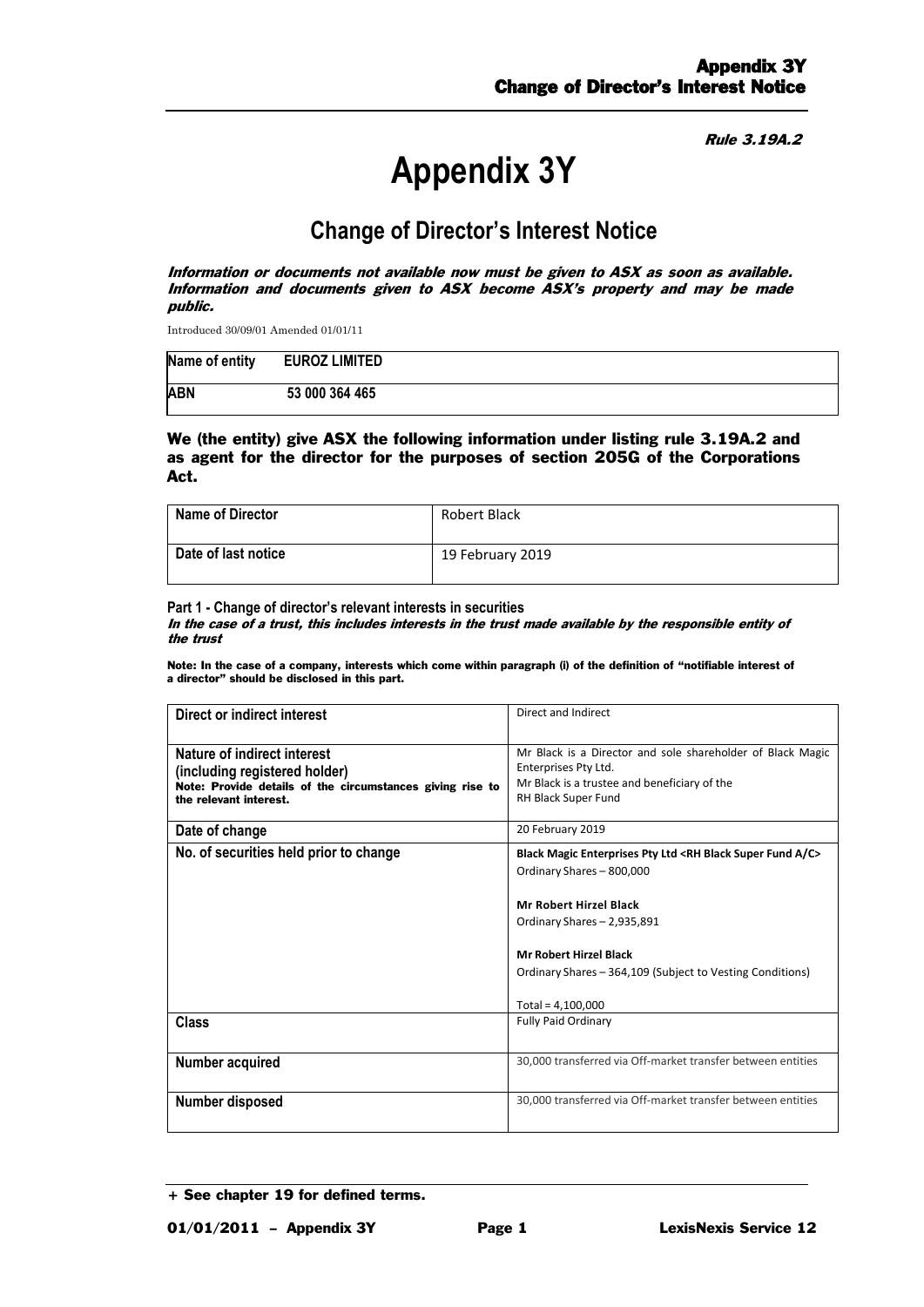### Appendix 3Y Change of Director's Interest Notice

| <b>Value/Consideration</b>                                                                                                                                                 | \$35,400.00                                                                                                 |
|----------------------------------------------------------------------------------------------------------------------------------------------------------------------------|-------------------------------------------------------------------------------------------------------------|
| Note: If consideration is non-cash, provide details and<br>estimated valuation                                                                                             |                                                                                                             |
| No. of securities held after change                                                                                                                                        | Black Magic Enterprises Pty Ltd <rh a="" black="" c="" fund="" super=""><br/>Ordinary Shares - 830,000</rh> |
|                                                                                                                                                                            | <b>Mr Robert Hirzel Black</b><br>Ordinary Shares - 2,905,891                                                |
|                                                                                                                                                                            | <b>Mr Robert Hirzel Black</b><br>Ordinary Shares – 364,109 (Subject to Vesting Conditions)                  |
|                                                                                                                                                                            | Total = $4,100,000$                                                                                         |
| Nature of change<br>Example: on-market trade, off-market trade, exercise of<br>options, issue of securities under dividend reinvestment<br>plan, participation in buy-back | Off-market transfer of 30,000 between entities. No change in<br>overall ownership.                          |

## **Part 2 – Change of director's interests in contracts**

Note: In the case of a company, interests which come within paragraph (ii) of the definition of "notifiable interest of a director" should be disclosed in this part.

| Detail of contract                                                                                                                                                          | N/A |
|-----------------------------------------------------------------------------------------------------------------------------------------------------------------------------|-----|
| Nature of interest                                                                                                                                                          | N/A |
| Name of registered holder<br>(if issued securities)                                                                                                                         | N/A |
| Date of change                                                                                                                                                              | N/A |
| No. and class of securities to which<br>interest related prior to change<br>Note: Details are only required for a contract<br>in relation to which the interest has changed | N/A |
| Interest acquired                                                                                                                                                           | N/A |
| Interest disposed                                                                                                                                                           | N/A |
| <b>Value/Consideration</b><br>Note: If consideration is non-cash, provide<br>details and an estimated valuation                                                             | N/A |
| Interest after change                                                                                                                                                       | N/A |

## **Part 3 –** +**Closed period**

| Were the interests in the securities or contracts detailed                                       | No. |
|--------------------------------------------------------------------------------------------------|-----|
| above traded during a <sup>+</sup> closed period where prior written                             |     |
| clearance was required?                                                                          |     |
| If so, was prior written clearance provided to allow the trade<br>to proceed during this period? | N/A |
| If prior written clearance was provided, on what date was this<br>provided?                      | N/A |

<sup>+</sup> See chapter 19 for defined terms.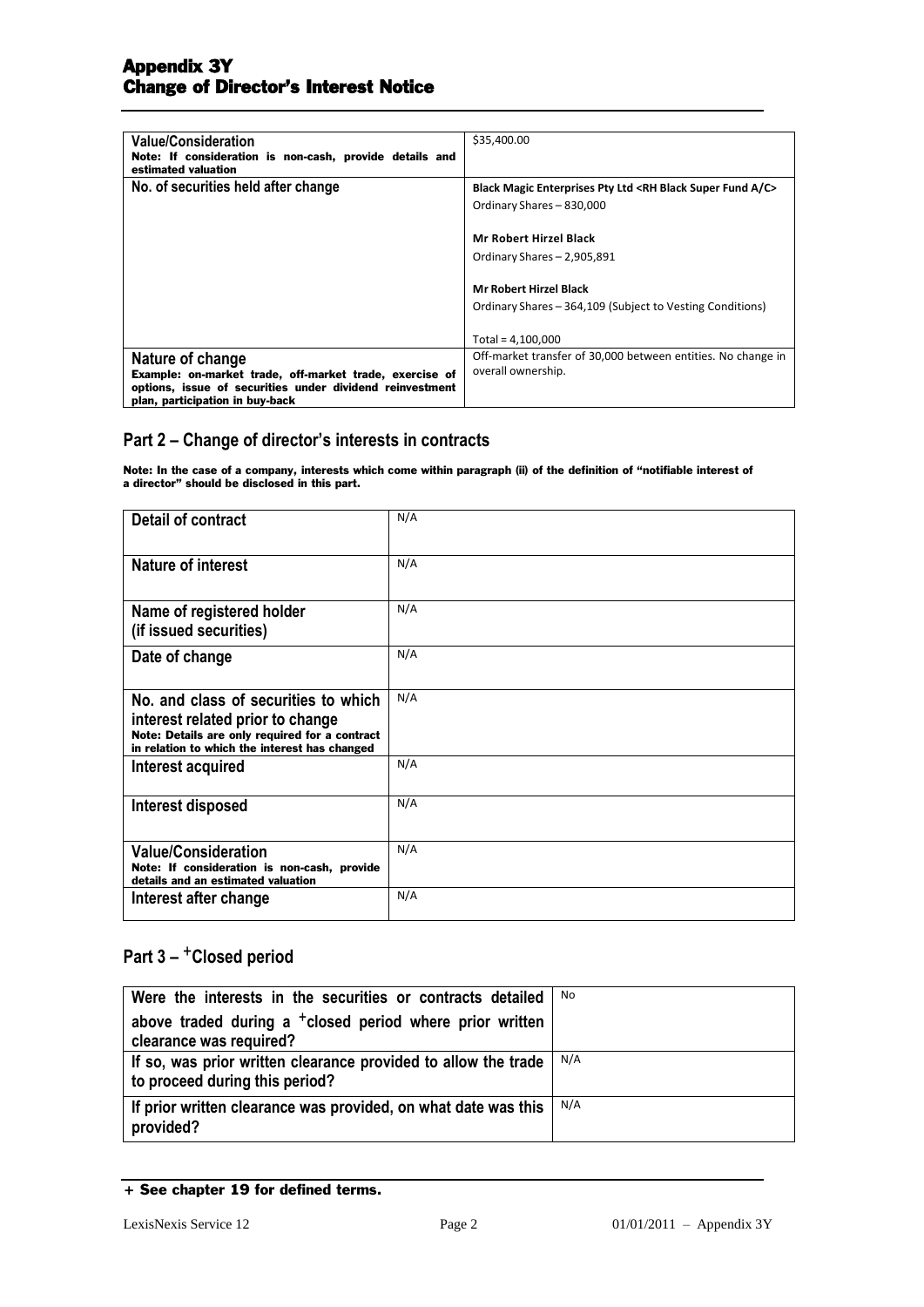Rule 3.19A.2

# **Appendix 3Y**

# **Change of Director's Interest Notice**

Information or documents not available now must be given to ASX as soon as available. Information and documents given to ASX become ASX's property and may be made public.

Introduced 30/09/01 Amended 01/01/11

| Name of entity | <b>EUROZ LIMITED</b> |  |
|----------------|----------------------|--|
| <b>ABN</b>     | 53 000 364 465       |  |

### We (the entity) give ASX the following information under listing rule 3.19A.2 and as agent for the director for the purposes of section 205G of the Corporations Act.

| <b>Name of Director</b> | Simon Yeo        |
|-------------------------|------------------|
| Date of last notice     | 19 February 2019 |

#### **Part 1 - Change of director's relevant interests in securities** In the case of a trust, this includes interests in the trust made available by the responsible entity of the trust

Note: In the case of a company, interests which come within paragraph (i) of the definition of "notifiable interest of a director" should be disclosed in this part.

| Direct or indirect interest                                                                                                                         | Direct and Indirect                                                                                                                                                                                                                                                                                                                                                          |
|-----------------------------------------------------------------------------------------------------------------------------------------------------|------------------------------------------------------------------------------------------------------------------------------------------------------------------------------------------------------------------------------------------------------------------------------------------------------------------------------------------------------------------------------|
| Nature of indirect interest<br>(including registered holder)<br>Note: Provide details of the circumstances giving rise to<br>the relevant interest. | Mr Yeo is a trustee and beneficiary of the<br>Cape Super Fund.<br>Mr Yeo is a trustee and beneficiary of the<br>Cape Investment Account.                                                                                                                                                                                                                                     |
| Date of change                                                                                                                                      | 20 February 2019                                                                                                                                                                                                                                                                                                                                                             |
| No. of securities held prior to change                                                                                                              | Simon David & Jennifer Dale Yeo<br><the a="" c="" cape="" fund="" super=""><br/>Ordinary Shares - 1,960,000<br/>Simon David &amp; Jennifer Dale Yeo<br/><the a="" c="" cape="" investment=""><br/>Ordinary Shares - 2,340,000<br/><b>Mr Simon David Yeo</b><br/>Ordinary Shares - 269,281<br/>(Subject to Vesting Conditions)<br/>Total = <math>4,569,281</math></the></the> |
| <b>Class</b>                                                                                                                                        | <b>Fully Paid Ordinary</b>                                                                                                                                                                                                                                                                                                                                                   |
| Number acquired                                                                                                                                     | 190,000 transferred via Off-market transfer between entities                                                                                                                                                                                                                                                                                                                 |

<sup>+</sup> See chapter 19 for defined terms.